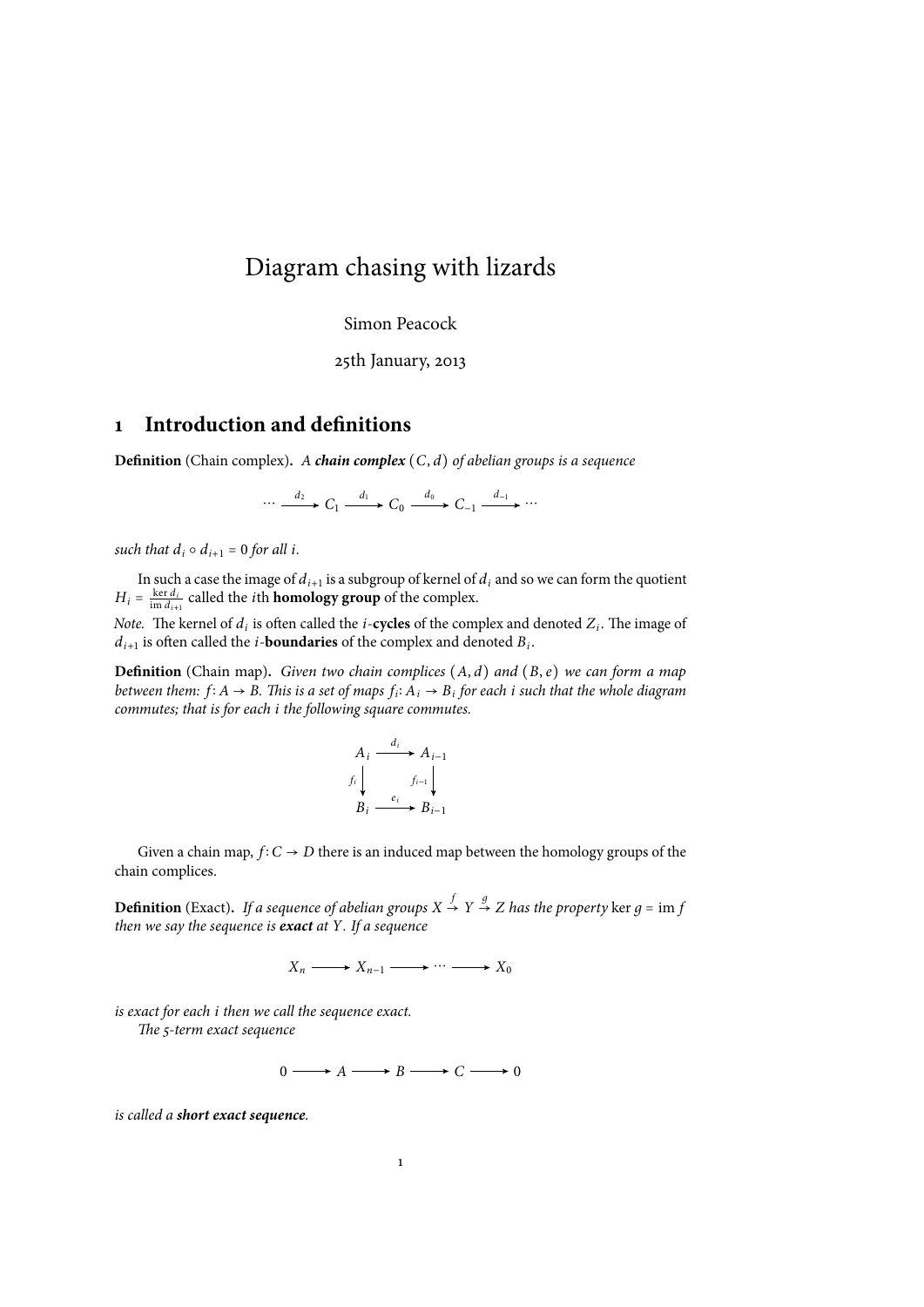*Example.* • If the sequence  $A \rightarrow B \rightarrow 0$  is exact at B then the map  $A \rightarrow B$  is a surjection.

- If the sequence  $0 \rightarrow A \rightarrow B$  is exact at A then the map  $A \rightarrow B$  is an injection.
- If the sequence  $0 \rightarrow A \rightarrow B \rightarrow 0$  is exact at A and B then  $A \cong B$ .
- If the sequence  $0 \rightarrow A \rightarrow 0$  is exact at A then  $A = 0$ .

Given any map  $f: A \rightarrow B$  there is a unique group K that is minimal with respect to making the sequence  $K \rightarrow A \rightarrow B$  exact at A, clearly this is ker f. That is, any other such group and morphism factors uniquely through K.

Similarly there is a unique minimal group making the sequence  $A \rightarrow B \rightarrow C$  exact at B and this is called the **cokernel** of the f.

$$
\operatorname{coker} f = \frac{B}{\operatorname{im} f}
$$

#### **2 Diagram chasing**

**Lemma 1** ( $3 \times 3$  lemma). Given a commutative diagram



with exact columns and exact bottom two rows, then the top row is also exact.

*Proof.* To show exact at A', need to show that  $A' \stackrel{f}{\rightarrow} B'$  is injective.

$$
A' \xrightarrow[a \to 0]{} B'
$$
  
\n
$$
\downarrow \frac{a}{\downarrow} \qquad \qquad \downarrow \qquad \downarrow
$$
  
\n
$$
A \xrightarrow{0 \to 0} B
$$

Since all the displayed maps in the diagram above are injective this shows  $a = 0$ .

To show exact at  $C'$ , need to show that  $B' \stackrel{g}{\rightarrow} C'$  is surjective.

Start with some  $c' \in C$ , this maps to some  $c \in C$ .

Now  $B \to C$  is surjective so there is a  $b \in B$  with  $b \mapsto c \in C$ .

Let b'' be the image of b in B''. Since c is in the image of  $C' \rightarrow C$ , we know  $c \mapsto 0 \in C''$  and hence  $b'' \mapsto 0 \in C''$ .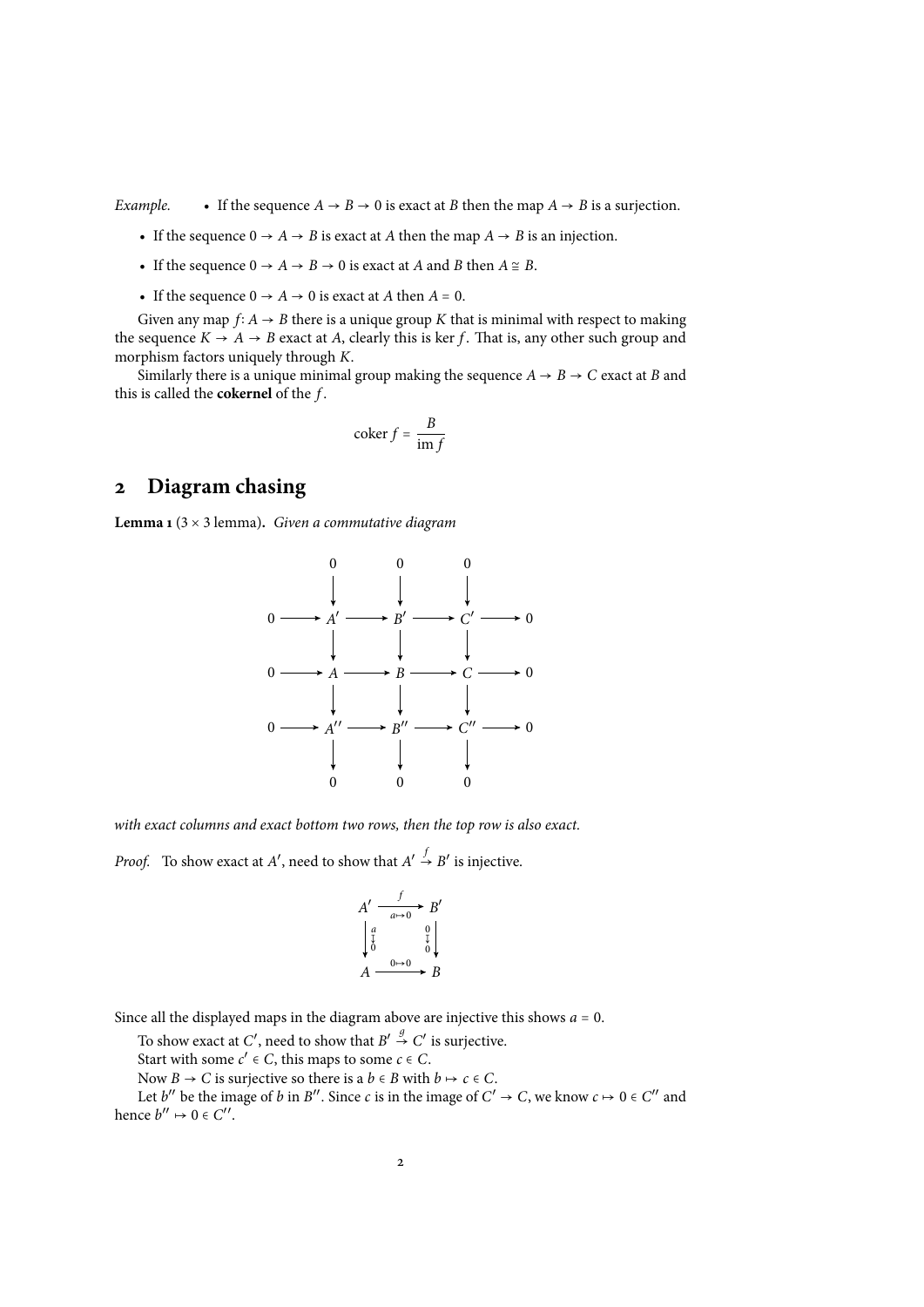Therefore  $b''$  is in the image of  $A'' \to B''$ , so let  $a'' \mapsto b''$  and take  $a \in A$  in the preimage of  $a^{\prime\prime}$ .

Let  $a \mapsto e \in B$ , then  $e \mapsto 0 \in C$  and hence  $(b - e) \mapsto c$ . Also  $(b - e) \mapsto 0 \in B''$  and hence there is a  $b' \in B$  such that  $b' \mapsto (b - e)$ .

Now since  $C' \rightarrow C$  is injective we know that  $b' \mapsto c$  and  $B' \rightarrow C'$  is surjective.

 $B' \longrightarrow C$ ′  $A \longrightarrow B \longrightarrow C$  $A'' \xrightarrow{a \mapsto b} B'' \xrightarrow{b \mapsto 0} C''$  $\mathop \downarrow \limits_c^c$  $b-e \mapsto c$  $\begin{array}{c} e \\ \downarrow \end{array}$   $\begin{array}{c} b \mapsto c \\ \downarrow \end{array}$  $\begin{bmatrix} e \\ \downarrow \\ b'' \end{bmatrix}$   $\begin{bmatrix} b \\ \downarrow \\ b'' \end{bmatrix}$  $\begin{array}{ccc} b & & c \\ \downarrow & & \downarrow \\ b^{\prime\prime} & & 0 \end{array}$  $a'' \mapsto b''$   $b'' \mapsto 0$ a<br>↓ a ′′  $a \mapsto e$ b′<br>↓<br>b−e  $b' \mapsto c$ 

Exactness at  $B'$  is equally horrendous.

## **3 A way out?**

Much of this section is taken from [Ber12].

**Definition** (Double complex). A **double complex** is a commutative diagram



[Ber12] Bergman, On diagram-chasing in double complexes, Theory Appl. Categ. **26** (2012), No. 3, 60–96

 $\Box$ 

where each  $\bullet$  is an abelian group; the composition of a consecutive pair of horizontal arrows is zero; and the composition of any consecutive pair of vertical arrows is zero.

That is, each row is a complex, each column is a complex and squares commute.

Example. The diagram from lemma 1 with zeros appended in all directions is an example of a double complex.

**Definition** (Homology, receptor and donor). Given a portion of a complex

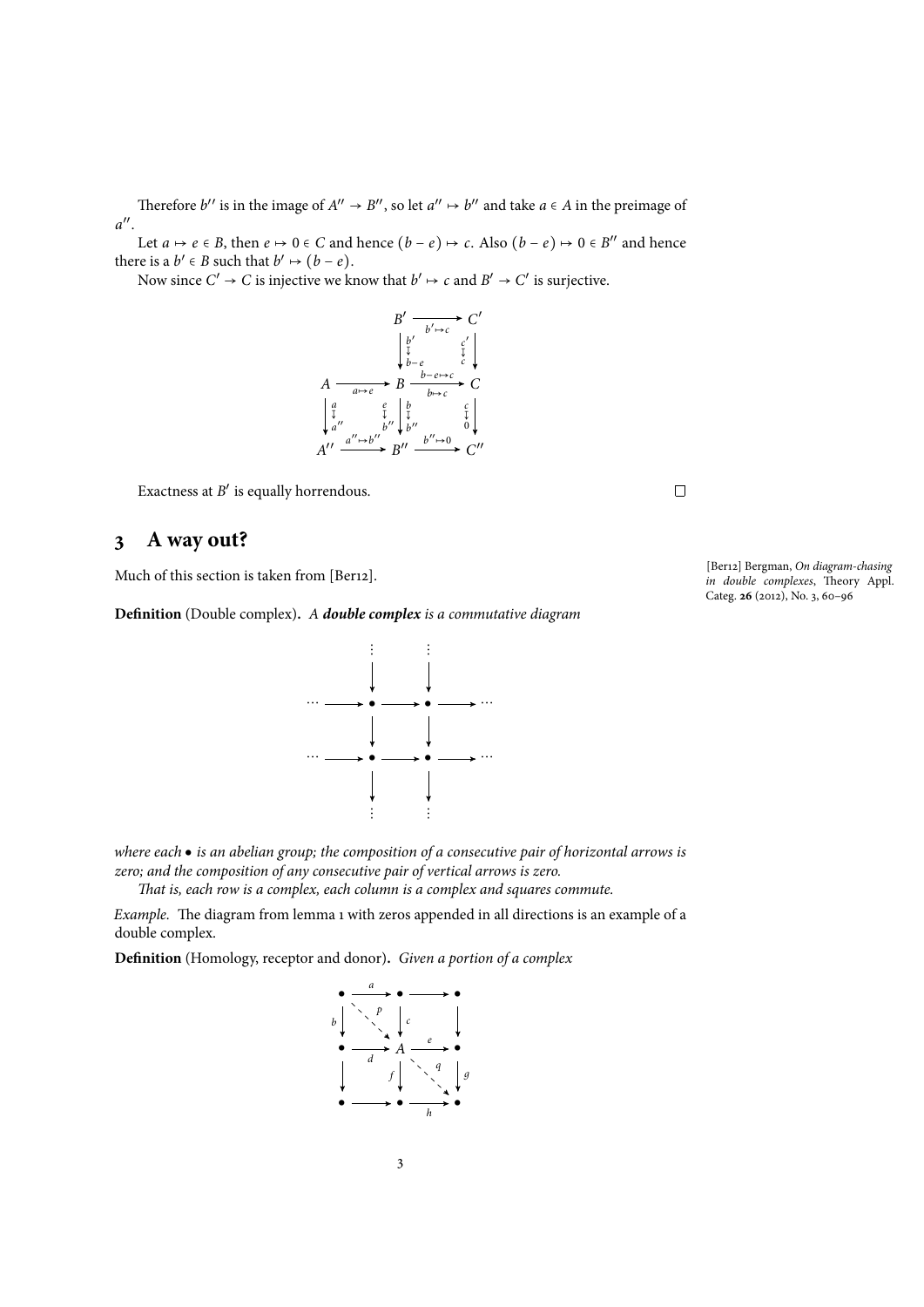We define the familiar horizontal and vertical homology groups

$$
A \bullet = \frac{\ker e}{\mathrm{im } d} \qquad \qquad the \text{ horizontal homology group}
$$
\n
$$
A \bullet = \frac{\ker f}{\mathrm{im } c} \qquad \qquad the \text{ vertical homology group}
$$
\n
$$
\Box_A = \frac{\ker e \cap \ker f}{\mathrm{im } p} \qquad \qquad the \text{ receptor of } A
$$
\n
$$
A_{\Box} = \frac{\ker q}{\mathrm{im } c + \mathrm{im } d} \qquad \qquad the \text{ donor of } A
$$

**Lemma 2** (Intramural maps). *The identity map* id:  $A \rightarrow A$  *induces maps* 

$$
\begin{array}{ccc}\n\Box_A & \longrightarrow & A \bullet \\
\downarrow & & \downarrow \\
A \bullet & \longrightarrow & A_{\Box}\n\end{array}
$$

Proof. For example:

$$
\Box_A = \frac{\ker e \cap \ker f}{\operatorname{im} p} \longrightarrow \frac{\ker e}{\operatorname{im} p} = \frac{\ker e}{\operatorname{im} db} \longrightarrow \frac{\ker e}{\operatorname{im} d} = A \blacktriangleright
$$

 $\Box$ 

**Lemma 3** (Extramural maps). An arrow in a double complex  $f: A \rightarrow B$  induces a map  $A_{\Box} \rightarrow {}^{\Box}B$ , and hence the names donor and receptor.

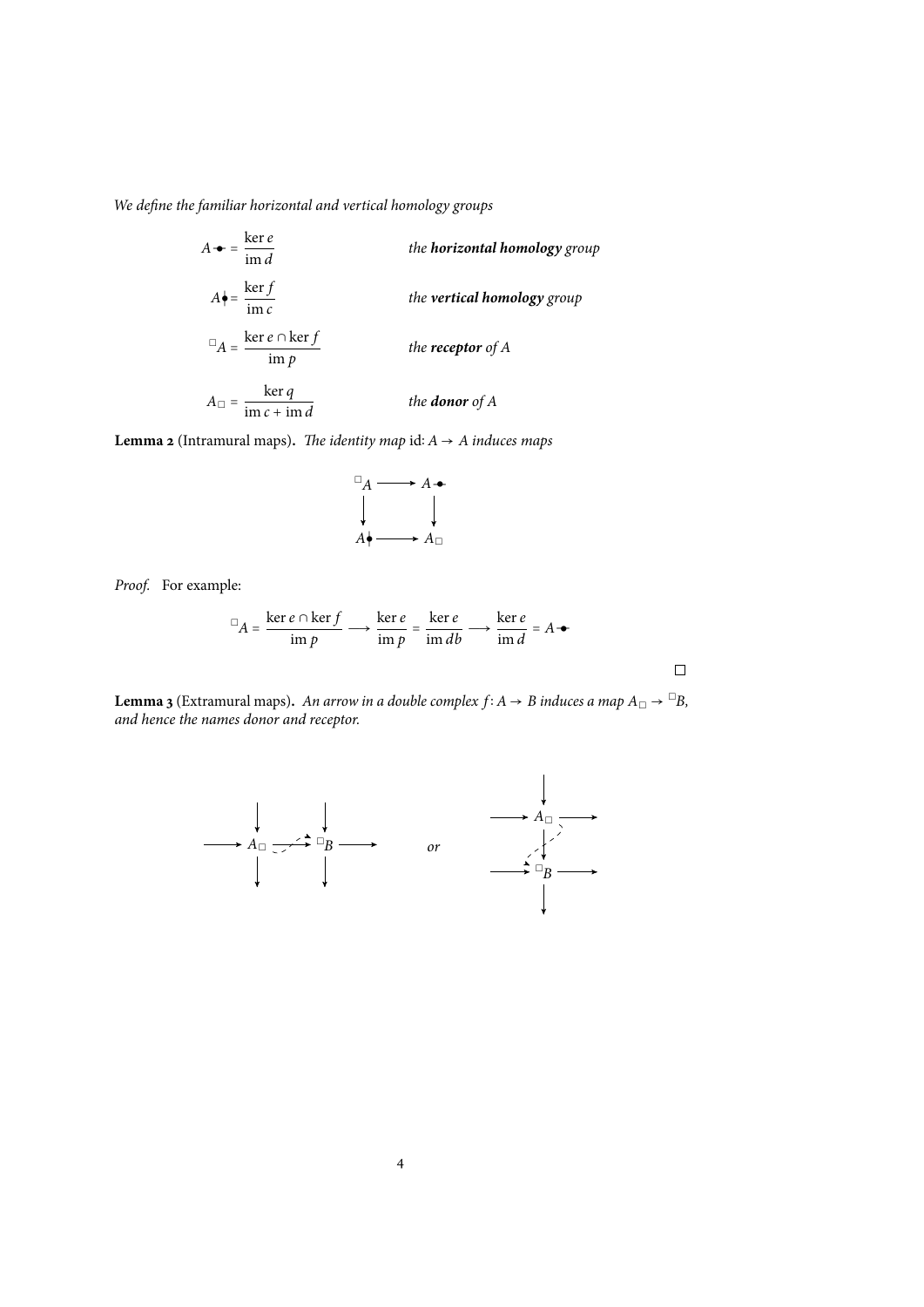Proof. We prove the vertical case:



$$
A_{\Box} = \frac{\ker q}{\operatorname{im} c + \operatorname{im} d} \longrightarrow \frac{f(\ker q)}{f(\operatorname{im} c + \operatorname{im} d)} = \frac{f(\ker q)}{\operatorname{im} fd} \longrightarrow \frac{\ker h}{\operatorname{im} fd} \longrightarrow \frac{\ker h + \ker i}{\operatorname{im} fd} = \Box B
$$

 $\Box$ 

More globally, these maps look like



Notice that these maps cannot in general be composed as they appear head-to-head or tail-totail.

**Lemma 4** (Salamander lemma)**.** A portion of a double complex

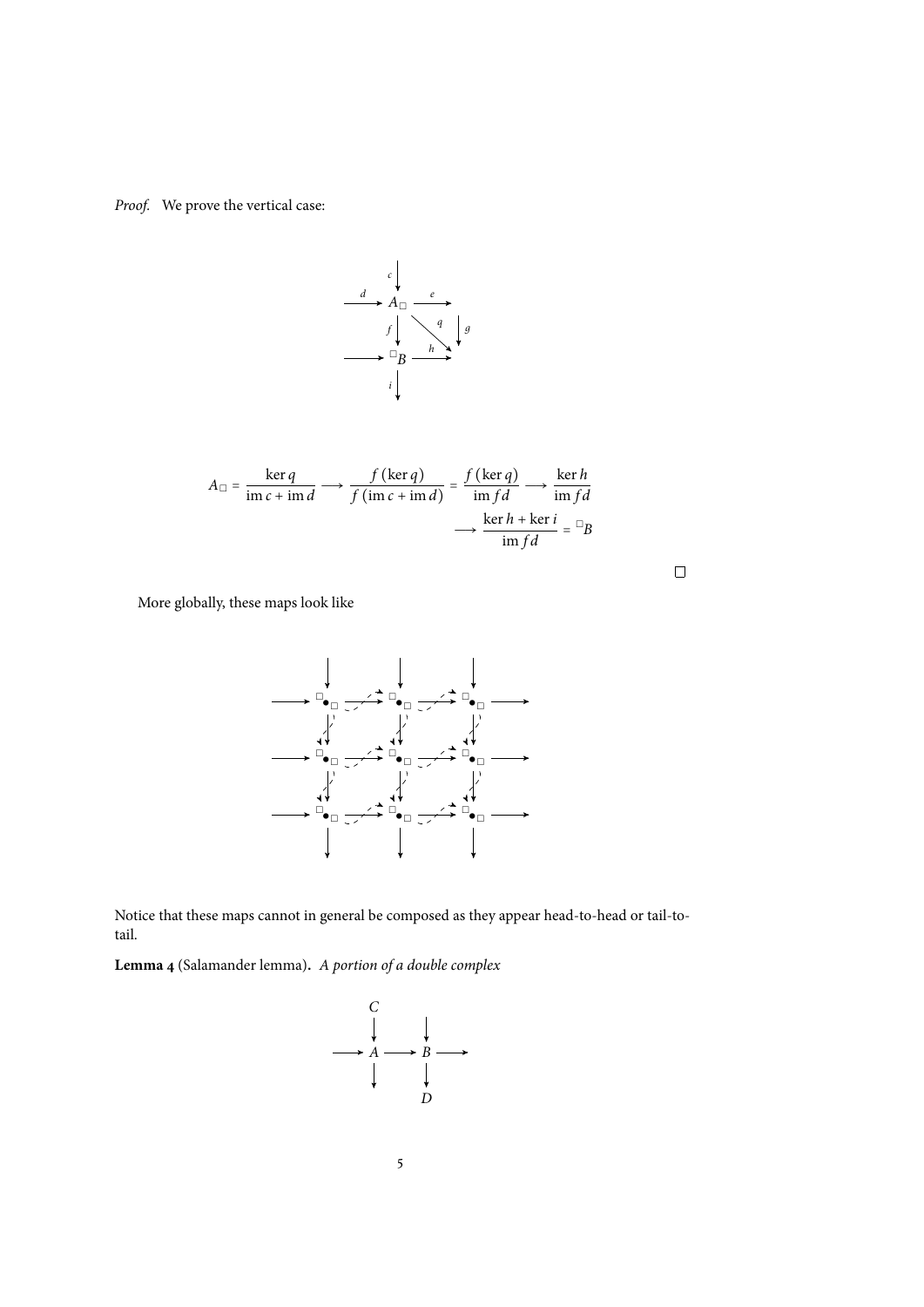there is a six-term exact sequence

$$
C_{\Box} \xrightarrow{\Box^{R} \rightarrow} A \bullet \longrightarrow A_{\Box} \longrightarrow \Box^{B} \longrightarrow B \bullet \xrightarrow{\Box^{R} \rightarrow} B_{\Box} \xrightarrow{\Box^{D} D}
$$

Similarly for a section of a double complex



there is a six-term exact sequence

A C A●∣ A B B●∣ D B

As a diagram this can be displayed as



which is supposed to look like a salamander (this diagram has been gratuitously stolen from [Ber<sub>12</sub>]).

[Ber12] Bergman, On diagram-chasing in double complexes, Theory Appl. Categ. **26** (2012), No. 3, 60–96

#### **3.1 Important corollaries**

Though this lemma is a little technical there are two important corollaries that will be useful in diagram chasing.

**Corollary 1.** For a horizontal arrow  $A \rightarrow B$ , if the double complex is exact horizontally at both A and B then the induced map  $A_{\Box} \xrightarrow{\sim} {}^{\Box}B$  is an isomorphism.

Similary for a vertical arrow, and vertical exactness the induced morphism is an isomorphism.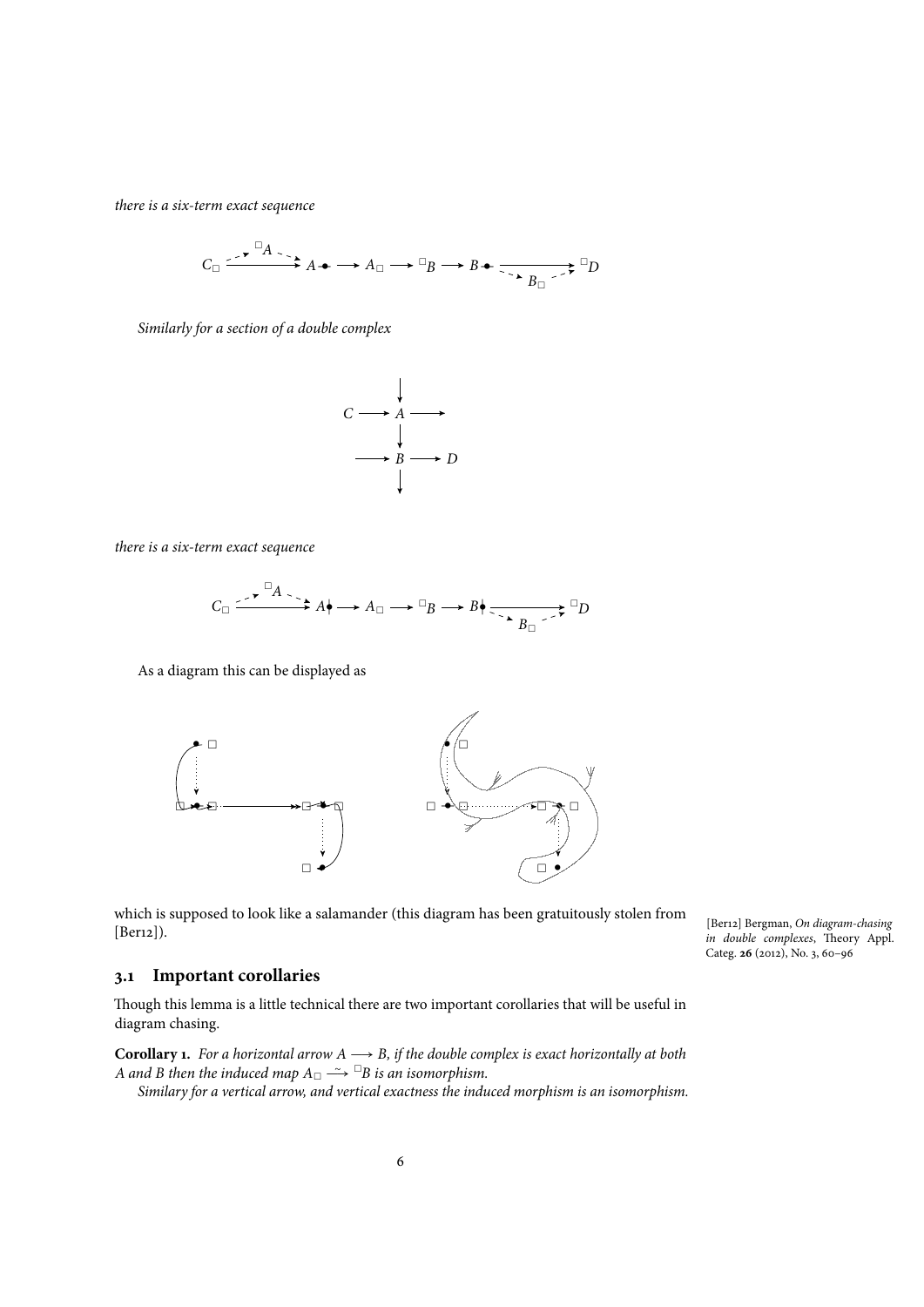**Corollary 2.** Given the displayed portion of a double complex exact in the way shown, then we have the isomorphisms to the diagram's right.

For example the first diagram is exact horizontally at B.



Proof. We only prove one part as this gives the idea for the rest of the proof.

Take the first diagram and consider the salamander sequence for the arrow  $0 \rightarrow A$ . This gives

$$
\bullet_{\Box} \to 0 \to 0 \to \Box A \to A \bullet \to \Box B,
$$

and  $\Box B = 0$  by corollary 1; hence  $\Box A \cong A \rightarrow$ .

Similarly if we consider the salamander sequence for the arrow  $A \rightarrow B$  we have

$$
0 \to A \biglarrow \to A_{\square} \to {}^{\square}B = 0 \to \cdots
$$

and we have the second isomorphism.

#### **A simpler proof of the** 3 × 3 **lemma?**

*Proof.* The first two diagrams of corollary 2 both apply to A' and hence  $\Box A' \cong A' \rightarrow \cong A' \oplus A' \oplus A'$ and we have the diagram is horizontally exact at  $A'$ .

 $\Box$